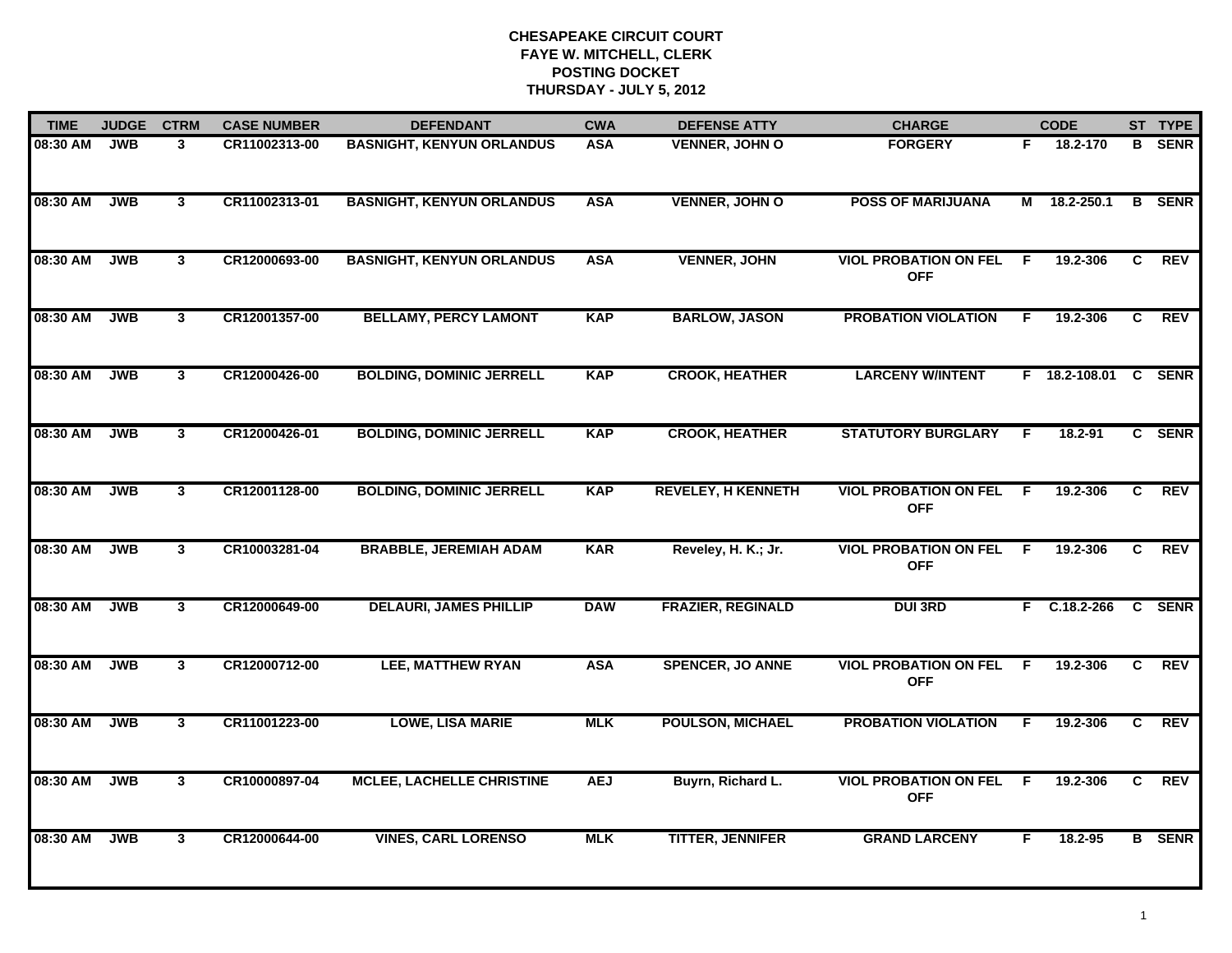| <b>TIME</b> | <b>JUDGE</b> | <b>CTRM</b>    | <b>CASE NUMBER</b> | <b>DEFENDANT</b>               | <b>CWA</b> | <b>DEFENSE ATTY</b>          | <b>CHARGE</b>                                       |     | <b>CODE</b> |    | ST TYPE       |
|-------------|--------------|----------------|--------------------|--------------------------------|------------|------------------------------|-----------------------------------------------------|-----|-------------|----|---------------|
| 08:30 AM    | <b>JWB</b>   | 3              | CR10002764-01      | <b>WESCOTT, MARQUIS JAMAR</b>  | <b>ASA</b> | Draper, Anthony L.           | <b>PROBATION VIOLATION</b>                          | F.  | 19.2-306    | C  | <b>REV</b>    |
| 08:30 AM    | <b>JWB</b>   | $\mathbf{3}$   | CR11000712-01      | <b>WILLIAMSON, KYLE TANNER</b> | <b>KAP</b> | <b>BARLOW, JASON A</b>       | <b>VIOL PROBATION ON FEL</b><br><b>OFF</b>          | - F | 19.2-306    | C  | <b>REV</b>    |
| 08:30 AM    | JJ           | 6              | CR12001360-00      | <b>BREIHOLZ, RICKY LEE</b>     | <b>AEJ</b> | Buyrn, Richard L.            | <b>PROBATION VIOLATION</b>                          | F   | 19.2-306    | C  | <b>REV</b>    |
| 08:30 AM    | JJ           | 6              | CR12000011-00      | <b>DIPERI, DANA AMBER</b>      | <b>AEJ</b> | Woods, Michael J.            | <b>MARIJUANA PWID</b>                               | F.  | 18.2-248.1  |    | <b>B</b> SENR |
| 08:30 AM    | JJ           | 6              | CR12000011-01      | <b>DIPERI, DANA AMBER</b>      | <b>AEJ</b> | Woods, Michael J.            | POSS SCH I OR II CONT SUB F                         |     | 18.2-250    |    | <b>B</b> SENR |
| 08:30 AM    | JJ           | 6              | CR11002624-00      | HILL, JASPER; JR               | <b>AEJ</b> | Karle, Kimberly E.           | <b>VIOL PROBATION ON FEL</b><br><b>OFF</b>          | -F  | 19.2-306    | C. | <b>REV</b>    |
| 08:30 AM    | JJ           | 6              | CR12000668-00      | THOMAS, STEVEVONTE LAMAIN      | <b>CPO</b> | <b>SPENCER, JOANNE</b>       | POSS SCH I OR II CONT SUB F                         |     | 18.2-250    | в  | <b>UA</b>     |
| 9:00 AM     | <b>MATA</b>  | 5              |                    | <b>DRUG COURT PROGRAM</b>      |            |                              |                                                     |     |             |    |               |
| 09:30 AM    | <b>VTF</b>   | $\overline{2}$ | CR11002228-00      | <b>BOONE, MICHELLE</b>         | <b>CRG</b> |                              | <b>OTHER FORGERY/UTTERING F</b>                     |     | 18.2-172    | B  | <b>ADAT</b>   |
| 09:30 AM    | <b>VTF</b>   | $\overline{2}$ | CR11002228-01      | <b>BOONE, MICHELLE</b>         | CRG        |                              | <b>UTTER FORGED</b><br><b>DOCUMENTS - OTHER</b>     | F   | 18.2-172    |    | <b>B</b> ADAT |
| 09:30 AM    | <b>VTF</b>   | $\overline{2}$ | CR11002228-02      | <b>BOONE, MICHELLE</b>         | <b>CRG</b> |                              | <b>OBTAIN MONEY FALSE</b><br><b>PRET &gt;=\$200</b> | F.  | 18.2-178    |    | <b>B</b> ADAT |
| 09:30 AM    | <b>VTF</b>   | $\mathbf{2}$   | CR12001727-00      | <b>CHRISTO, YONNIE</b>         |            |                              | <b>CONTEMPT OF COURT: W/O M</b><br><b>JURY</b>      |     | 18.2-456    |    | <b>B</b> ADAT |
| 09:30 AM    | <b>VTF</b>   | $\overline{2}$ | CR11002740-01      | <b>CRUDUP, DEON MONTIEAL</b>   | <b>CRG</b> | <b>TAYLOR, MATTHEW T; SR</b> | POSS SCH I OR II - HEROIN F                         |     | 18.2-250    | C. | <b>TBS</b>    |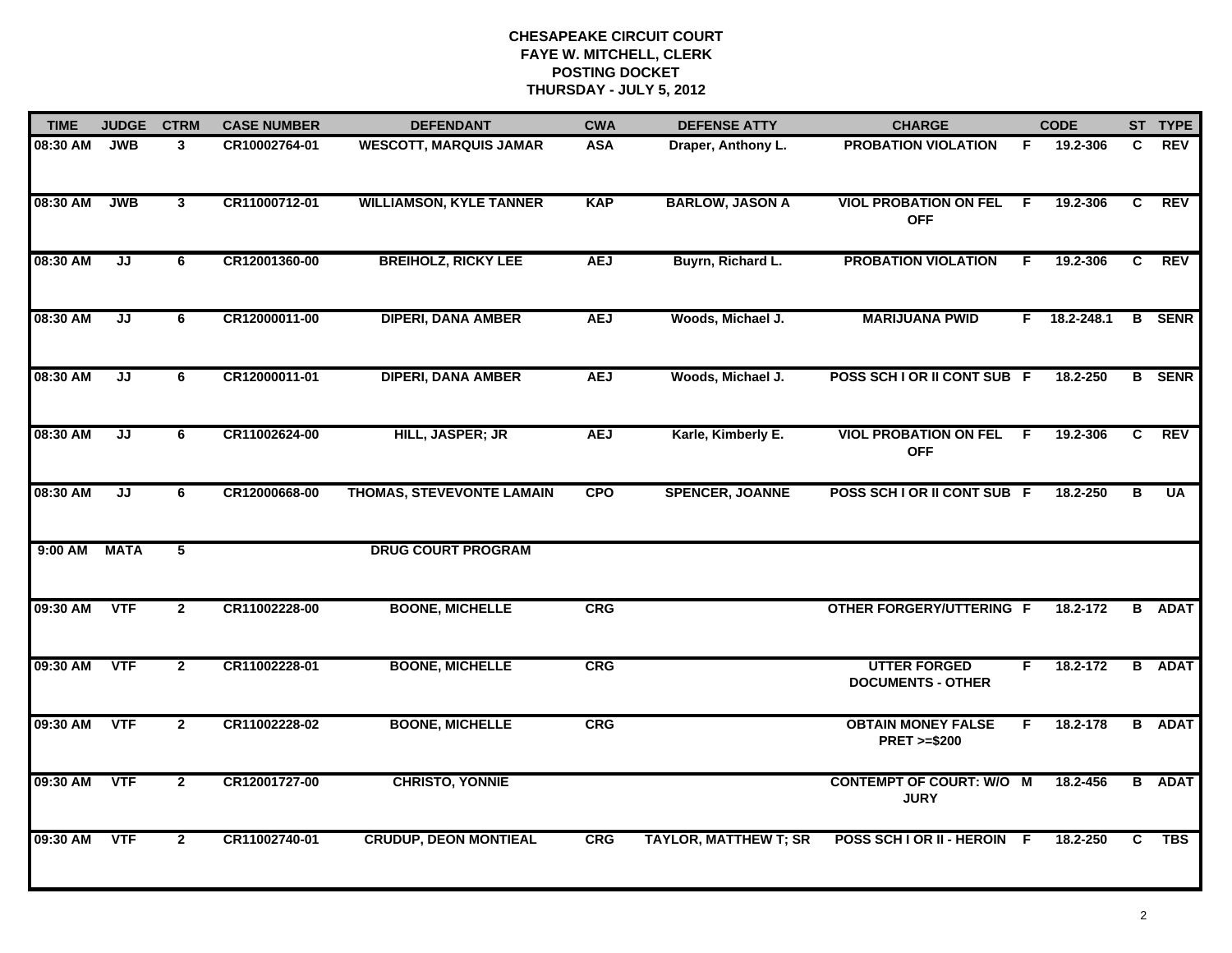| <b>TIME</b> | <b>JUDGE</b> | <b>CTRM</b>    | <b>CASE NUMBER</b> | <b>DEFENDANT</b>                  | <b>CWA</b> | <b>DEFENSE ATTY</b>      | <b>CHARGE</b>                                   |    | <b>CODE</b>         |              | ST TYPE       |
|-------------|--------------|----------------|--------------------|-----------------------------------|------------|--------------------------|-------------------------------------------------|----|---------------------|--------------|---------------|
| 09:30 AM    | <b>VTF</b>   | $\mathbf{2}$   | CR11002740-02      | <b>CRUDUP, DEON MONTIEAL</b>      | <b>CRG</b> |                          | <b>CONTEMPT OF COURT</b>                        | М  | 18.2-456            | $\mathbf{C}$ | <b>ADAT</b>   |
| 09:30 AM    | <b>VTF</b>   | $\overline{2}$ | CR12001736-00      | <b>DELBRIDGE, CHRISTOPHER LEE</b> |            |                          | CAPIAS-FTA 060407                               | М  | 18.2-456            |              | <b>B</b> ADAT |
| 09:30 AM    | <b>VTF</b>   | $\overline{2}$ | CR12001736-01      | <b>DELBRIDGE, CHRISTOPHER LEE</b> |            |                          | CAPIAS/FTA 11/5/07                              | М  | 18.2-456            |              | <b>B</b> ADAT |
| 09:30 AM    | <b>VTF</b>   | $\mathbf{2}$   | CR12001736-02      | <b>DELBRIDGE, CHRISTOPHER LEE</b> |            |                          | <b>CONTEMPT CAPIAS FTA</b><br>10/27/08          | М  | 18.2-456            |              | <b>B</b> ADAT |
| 09:30 AM    | <b>VTF</b>   | $\mathbf{2}$   | CR12001736-03      | <b>DELBRIDGE, CHRISTOPHER LEE</b> |            |                          | CAPIAS/FTA 121409                               | М  | 18.2-456            |              | <b>B</b> ADAT |
| 09:30 AM    | <b>VTF</b>   | $\mathbf{2}$   | CR12001588-00      | <b>FELTON, TAVON LAMAR</b>        |            |                          | <b>POSSESSION OF</b><br><b>MARIJUANA</b>        |    | M 18.2-250.1 S ADAT |              |               |
| 09:30 AM    | VTF          | $\mathbf{2}$   | CR12001711-00      | <b>FITZPATRICK, SHAWN PHILIP</b>  |            |                          | POSS MARIJUANA 1ST OFF M 18.2-250.1 S ADAT      |    |                     |              |               |
| 09:30 AM    | <b>VTF</b>   | $\overline{2}$ | CR12001716-00      | <b>FREEMAN, CHRISTAL C</b>        |            |                          | <b>POSSESS MARIJUANA</b>                        |    | M 18.2-250.1 S ADAT |              |               |
| 09:30 AM    | <b>VTF</b>   | $\mathbf{2}$   | CR12001716-01      | <b>FREEMAN, CHRISTAL COLLEEN</b>  |            |                          | <b>SUSP LICENSE</b>                             |    | M B.46.2-301 S ADAT |              |               |
| 09:30 AM    | <b>VTF</b>   | $\mathbf{2}$   | CR12001642-00      | <b>GRANT, DONELL</b>              |            |                          | <b>ASSAULT &amp; BATTERY-EX-</b><br><b>WIFE</b> | M  | $18.2 - 57.2$       |              | S ADAT        |
| 09:30 AM    | <b>VTF</b>   | $\mathbf{2}$   | CR12001376-00      | <b>IRVIN, ORNIE BRUCE</b>         | <b>TNH</b> | <b>BASHARA, CHARLES</b>  | <b>GRAND LARCENY</b>                            | F. | 18.2-95             |              | B TBS         |
| 09:30 AM    | <b>VTF</b>   | $\mathbf{2}$   | CR12001706-00      | <b>JOHNSON, LEUCHANN A</b>        |            |                          | SUSP O/L (ACC)                                  |    | M B.46.2-301        |              | S ADAT        |
| 09:30 AM    | <b>VTF</b>   | $\overline{2}$ | CR12001707-00      | <b>KIRKLAND, QUENTIN LAPAUL</b>   |            | <b>ALOUPUS, CARMELOU</b> | <b>DUI-2ND</b>                                  | М  | 76-216              |              | <b>B</b> ADAT |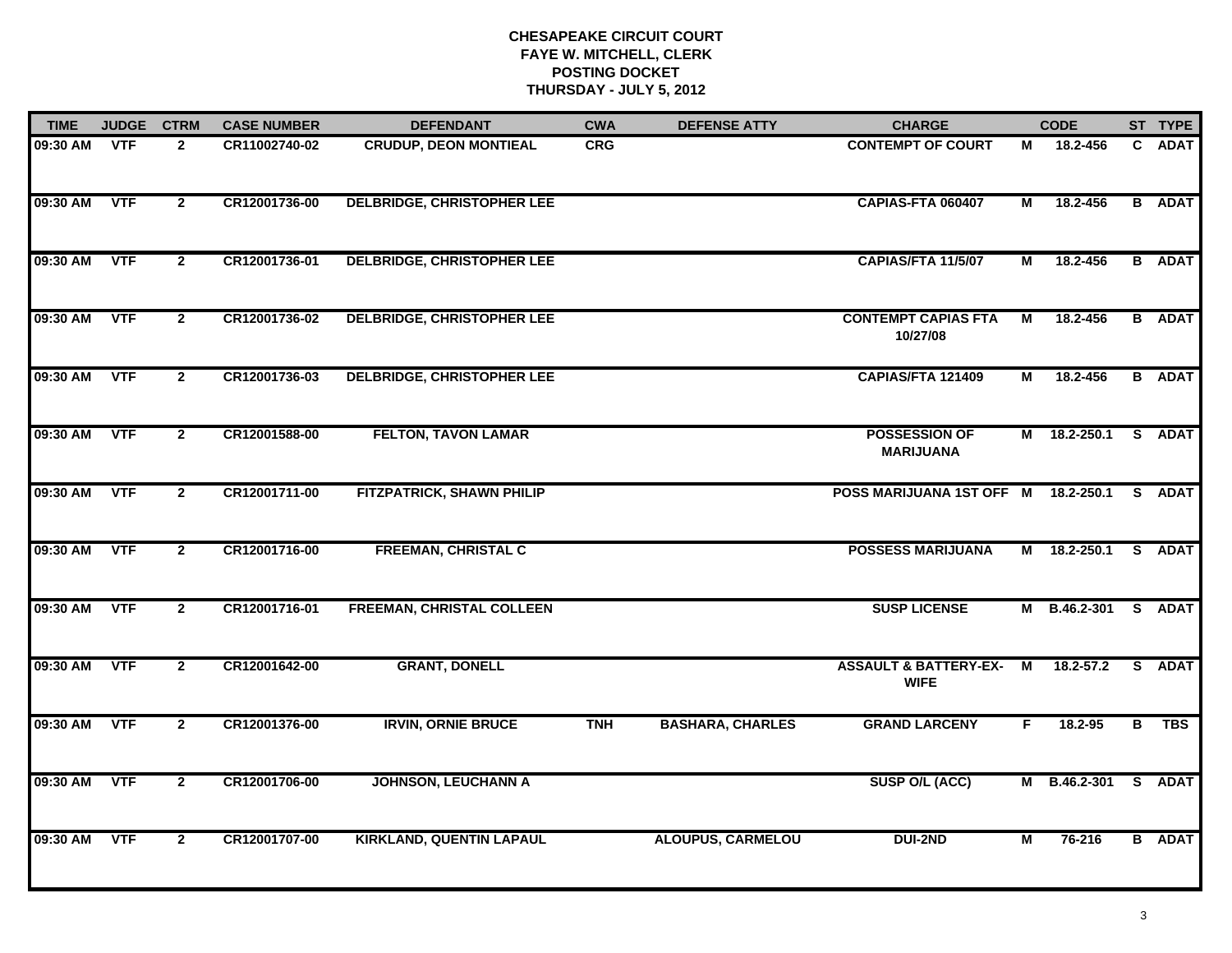| <b>TIME</b> | <b>JUDGE</b> | <b>CTRM</b>    | <b>CASE NUMBER</b> | <b>DEFENDANT</b>                | <b>CWA</b> | <b>DEFENSE ATTY</b>      | <b>CHARGE</b>                         |   | <b>CODE</b>           | ST TYPE       |
|-------------|--------------|----------------|--------------------|---------------------------------|------------|--------------------------|---------------------------------------|---|-----------------------|---------------|
| 09:30 AM    | <b>VTF</b>   | $\mathbf{2}$   | CR12001707-01      | <b>KIRKLAND, QUENTIN LAPAUL</b> |            | <b>ALOUPUS, CARMELOU</b> | <b>OPER SUSP/REVOKE</b>               | М | 18.2-272              | <b>B</b> ADAT |
| 09:30 AM    | <b>VTF</b>   | $\mathbf{2}$   | CR12001665-00      | <b>LOWE, JAN HARLAN</b>         |            | <b>COLLINS, J KEVIN</b>  | <b>DUI 2ND</b>                        |   | M B.18.2-266          | <b>B</b> ADAT |
| 09:30 AM    | <b>VTF</b>   | $\overline{2}$ | CR12001665-01      | <b>LOWE, JAN HARLAN</b>         |            | <b>COLLINS, J KEVIN</b>  | <b>REFUSAL 3RD</b>                    |   | M B.18.2-268.3 B ADAT |               |
| 09:30 AM    | <b>VTF</b>   | $\overline{2}$ | CR12001729-00      | <b>MARTIN, MICHAEL</b>          |            |                          | <b>SUSP OL</b>                        | М | B.46.2-301            | <b>B</b> ADAT |
| 09:30 AM    | <b>VTF</b>   | $\overline{2}$ | CR12001729-01      | <b>MARTIN, MICHAEL</b>          |            |                          | <b>EXP INSPECTION</b>                 |   | A.46.2-1158 S ADAT    |               |
| 09:30 AM    | <b>VTF</b>   | $\overline{2}$ | CR12001666-00      | <b>MOON, DAKOTA L</b>           |            |                          | <b>EXPIRED PLATES</b>                 |   | 46.2-646              | S ADAT        |
| 09:30 AM    | VTF          | $\overline{2}$ | CR12001666-01      | <b>MOON, DAKOTA L</b>           |            |                          | NO O/L                                | M | 46.2-300              | S ADAT        |
| 09:30 AM    | <b>VTF</b>   | $\overline{2}$ | CR12001709-00      | <b>MOON, DONCORLUS ANTONIO</b>  |            | <b>ORTIZ, KATHLEEN</b>   | <b>SUSP O/L</b>                       |   | M B.46.2-301 S ADAT   |               |
| 09:30 AM    | VTF          | $\mathbf{2}$   | CR12001667-00      | <b>ONGARO, CANDICE MARIE</b>    |            |                          | <b>SUSPD O/L</b>                      |   | M B.46.2-301 S ADAT   |               |
| 09:30 AM    | <b>VTF</b>   | $\mathbf{2}$   | CR12001730-00      | <b>SEBRELL, SHEMEKA T</b>       |            |                          | <b>RD 97/55 SP</b>                    |   | M A.46.2-862 S ADAT   |               |
| 09:30 AM    | <b>VTF</b>   | $\overline{2}$ | CR12001718-00      | <b>SMITH, MICHAEL D</b>         |            |                          | POSS MARIJUANA 1ST OFF M 18.2-250.1   |   |                       | S ADAT        |
| 09:30 AM    | <b>VTF</b>   | $\overline{2}$ | CR12001732-00      | <b>SMOOT, BRADLEY PRESTON</b>   |            |                          | <b>DUI 1ST</b>                        |   | M A.18.2-266          | <b>B</b> ADAT |
| 09:30 AM    | <b>VTF</b>   | $\mathbf{2}$   | CR12001732-01      | <b>SMOOT, BRADLEY PRESTON</b>   |            |                          | REFUSED BLOOD/BREATH M<br><b>TEST</b> |   | 18.2-268.3            | S ADAT        |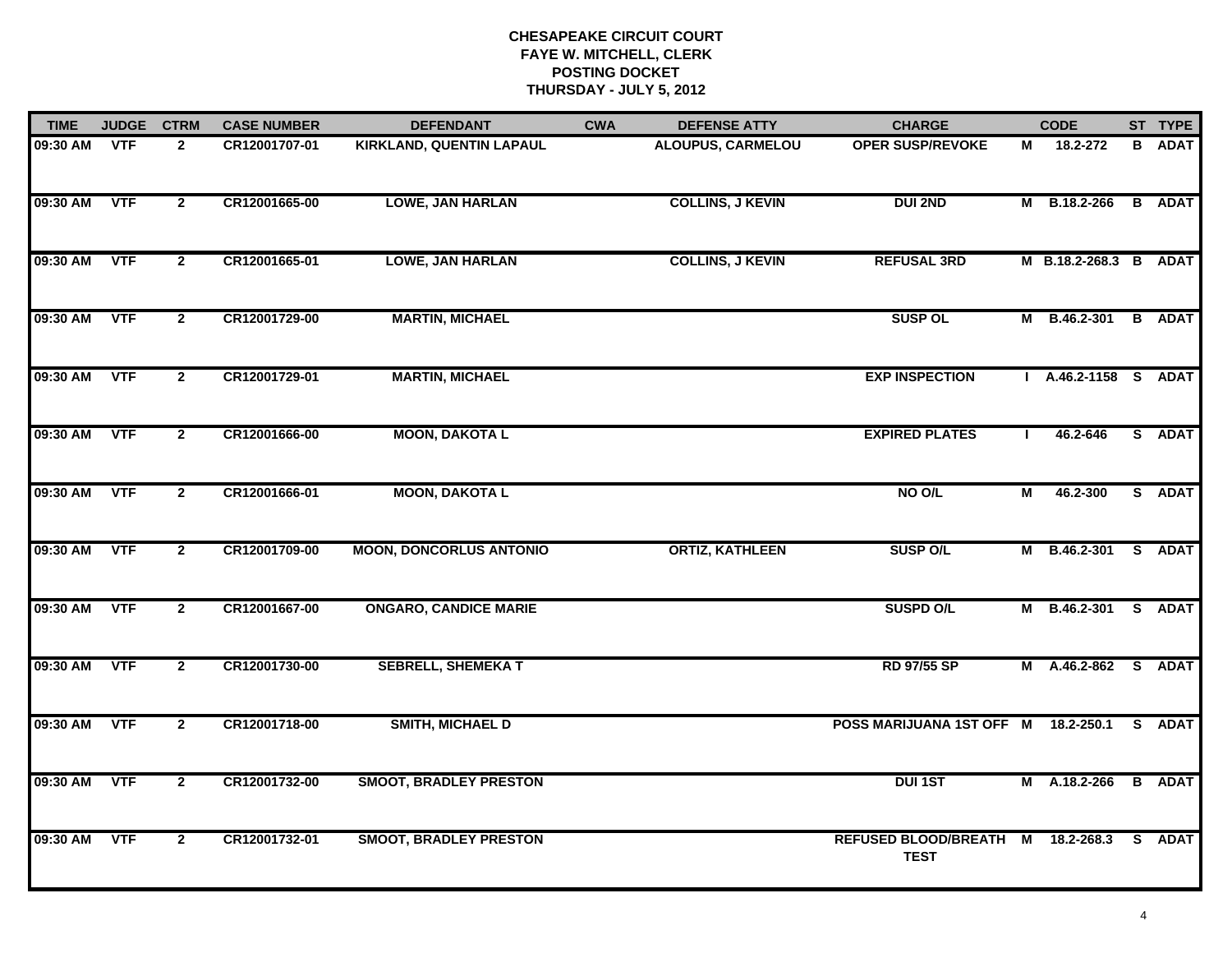| <b>TIME</b> | <b>JUDGE</b> | <b>CTRM</b>          | <b>CASE NUMBER</b> | <b>DEFENDANT</b>                 | <b>CWA</b> | <b>DEFENSE ATTY</b>         | <b>CHARGE</b>                                 |    | <b>CODE</b>    |   | ST TYPE       |
|-------------|--------------|----------------------|--------------------|----------------------------------|------------|-----------------------------|-----------------------------------------------|----|----------------|---|---------------|
| 09:30 AM    | <b>VTF</b>   | $\mathbf{2}$         | CR12001717-00      | YATES, KRISTINA C                |            |                             | <b>ASSAULT &amp; BATTER</b>                   | М  | 46-3           |   | <b>B</b> ADAT |
| 10:00 AM    | <b>VTF</b>   | $\mathbf{1}$         | CR12001121-00      | <b>BOYCE, ROBERT W</b>           | <b>MSI</b> | <b>BLACK, HUGH E; III</b>   | <b>POSSESS HEROIN</b>                         | F. | 18.2-250       |   | C TRYL        |
| 10:00 AM    | <b>VTF</b>   | $\mathbf{1}$         | CR10000539-01      | <b>BOYCE, ROBERT WINMON</b>      | <b>MSI</b> | Black, Hugh E.; III         | <b>VIOL PROBATION ON FEL</b><br><b>OFF</b>    | -F | 19.2-306       | C | <b>REV</b>    |
| 10:00 AM    | <b>VTF</b>   | 1                    | CR11001346-01      | <b>BURTON, BYRON JEROME</b>      | <b>ASA</b> | James, Andrew K.            | <b>VIOL PROBATION OF MISD M</b><br><b>OFF</b> |    | 19.2-306       |   | C BOND        |
| 10:00 AM    | <b>VTF</b>   | $\mathbf{1}$         | CR08002506-00      | <b>FREEMAN, LINDSEY MORSE</b>    | <b>ASA</b> | <b>DAVID JONES</b>          | <b>CONSPIRE-DIST MARIJUANA F</b>              |    | 18.2-256       | B | <b>ROL</b>    |
| 10:00 AM    | <b>VTF</b>   | $\mathbf 1$          | CR08002508-00      | <b>FREEMAN, LINDSEY MORSE</b>    | <b>ASA</b> | <b>DAVID JONES</b>          | <b>PWID MARIJUANA</b>                         |    | $F$ 18.2-248.1 | B | <b>ROL</b>    |
| 10:00 AM    | <b>VTF</b>   | $\mathbf{1}$         | CR12001521-00      | <b>FROEMEL, TERESA BAKER</b>     | <b>ASA</b> | <b>NICOLO, ANTHONY</b>      | <b>GRAND LARCENY</b>                          | F. | 18.2-95        |   | <b>B</b> TRYL |
| 10:00 AM    | VTF          | $\mathbf 1$          | CR12001521-01      | <b>FROEMEL, TERESA BAKER</b>     | <b>ASA</b> | <b>NICOLO, ANTHONY</b>      | <b>GRAND LARCENY</b>                          | F. | 18.2-95        |   | <b>B</b> TRYL |
| 10:00 AM    | <b>VTF</b>   | $\blacktriangleleft$ | CR12001521-02      | <b>FROEMEL, TERESA BAKER</b>     | <b>ASA</b> | <b>NICOLO, ANTHONY</b>      | <b>PETIT LARCENY</b>                          | м  | 18.2-96        |   | <b>B</b> TRYL |
| 10:00 AM    | <b>VTF</b>   | $\mathbf 1$          | CR12001521-03      | <b>FROEMEL, TERESA BAKER</b>     | <b>ASA</b> | <b>NICOLO, ANTHONY</b>      | <b>PETIT LARCENY</b>                          | M  | 18.2-96        |   | <b>B</b> TRYL |
| 10:00 AM    | <b>VTF</b>   | $\mathbf 1$          | CR12001472-00      | <b>HYMAN, LEON ROSHAWN</b>       | <b>ASA</b> | <b>TITTER, JENNIFER</b>     | <b>OCC BLDG: MALIC</b><br>SHOOT/THROW         | F. | 18.2-279       |   | <b>B</b> TRYL |
| 10:00 AM    | <b>VTF</b>   | $\mathbf 1$          | CR12001255-00      | <b>TEGREENY, CHRISTOPHER</b>     | <b>KAP</b> | <b>MCCORMACK, JARRETT L</b> | <b>PETIT LARCENY</b>                          | М  | 18.2-96        |   | C TRYL        |
| 10:00 AM    | <b>VTF</b>   | $\mathbf{1}$         | CR11003003-00      | <b>WINFIELD, MISSILA REBECCA</b> | <b>AEJ</b> | Karle, Kimberly E.          | <b>ASSAULT &amp; BATTER LEO</b>               | -F | 18.2-57        |   | <b>B</b> BOND |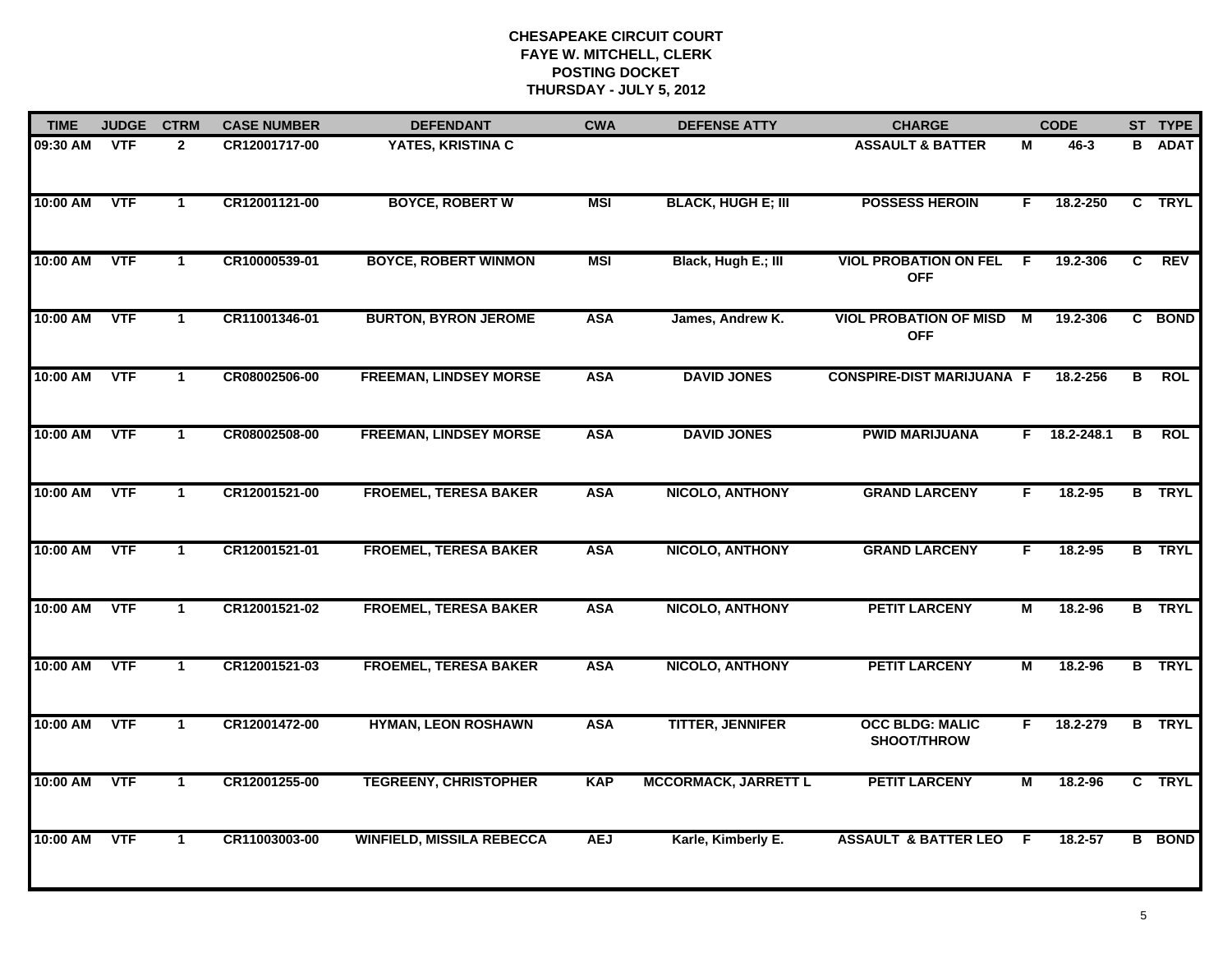| <b>TIME</b> | <b>JUDGE</b> | <b>CTRM</b>  | <b>CASE NUMBER</b> | <b>DEFENDANT</b>                 | <b>CWA</b> | <b>DEFENSE ATTY</b>      | <b>CHARGE</b>                                     |    | <b>CODE</b>   |                | ST TYPE       |
|-------------|--------------|--------------|--------------------|----------------------------------|------------|--------------------------|---------------------------------------------------|----|---------------|----------------|---------------|
| 10:00 AM    | <b>VTF</b>   | $\mathbf{1}$ | CR11003003-01      | <b>WINFIELD, MISSILA REBECCA</b> | <b>AEJ</b> | Karle, Kimberly E.       | <b>ASSAULT &amp; BATTER LEO</b>                   | F  | 18.2-57       |                | <b>B</b> BOND |
| 10:00 AM    | <b>VTF</b>   | $\mathbf{1}$ | CR11003003-02      | <b>WINFIELD, MISSILA REBECCA</b> | <b>AEJ</b> |                          | <b>FTC- EVALUATION</b>                            | М  | 18.2-456      | C              | <b>BOND</b>   |
| 10:00 AM    | JJ           | 6            | CR07003924-00      | <b>ARGABRITE, KATHRYN JONES</b>  | <b>KAR</b> | <b>TERRENCE MARTIN</b>   | <b>POSSESS COCAINE</b>                            | F. | 18.2-250      | $\overline{c}$ | <b>ROL</b>    |
| 10:00 AM    | JJ           | 6            | CR07003925-00      | <b>ARGABRITE, KATHRYN JONES</b>  | <b>KAR</b> | <b>TERRENCE MARTIN</b>   | <b>POSSESS METHADONE</b>                          | F. | 18.2-250      | C.             | <b>ROL</b>    |
| 10:00 AM    | JJ           | 6            | CR07003926-00      | <b>ARGABRITE, KATHRYN JONES</b>  | <b>KAR</b> | <b>TERRENCE MARTIN</b>   | <b>POSSESS OXYCODONE</b>                          | F. | 18.2-250      | C.             | <b>ROL</b>    |
| 10:00 AM    | JJ           | 6            | CR12001549-00      | <b>AUSTIN, ANGELIQUE</b>         | <b>DAW</b> | <b>CROOK, HEATHER B</b>  | <b>EMBEZZLEMENT</b>                               | F. | 18.2-111      |                | <b>B</b> TRYL |
| 10:00 AM    | JJ           | 6            | CR12001805-00      | <b>BLY, TERRY R</b>              | <b>KAR</b> | <b>FRAZIER, REGINALD</b> | <b>BAIL-APPEAL CONDITN OF O</b><br><b>RELEASE</b> |    | 19.2-124      | C.             | <b>BOND</b>   |
| 10:00 AM    | JJ           | 6            | CR12001770-00      | <b>DIBE, MICHAEL V</b>           | <b>TNH</b> | <b>KARLE, KIMBERLY</b>   | <b>BAIL-APPEAL CONDITN OF O</b><br><b>RELEASE</b> |    | 19.2-124      |                | C BOND        |
| 10:00 AM    | JJ           | 6            | CR12001468-00      | <b>GODLEY, LISA LYNN</b>         | <b>KAR</b> | <b>JONES, DAVID L</b>    | <b>GRAND LARCENY</b>                              | F. | 18.2-95       | $\mathbf{c}$   | <b>TRYL</b>   |
| 10:00 AM    | JJ           | 6            | CR12001468-01      | <b>GODLEY, LISA LYNN</b>         | <b>KAR</b> | <b>JONES, DAVID L</b>    | <b>LARCENY W/INTENT TO</b><br><b>SELL</b>         |    | F 18.2-108.01 |                | C TRYL        |
| 10:00 AM    | JJ           | 6            | CR12001468-02      | <b>GODLEY, LISA LYNN</b>         | <b>KAR</b> | <b>JONES, DAVID L</b>    | <b>POSSESS BURGLARIOUS F</b><br><b>TOOLS</b>      |    | 18.2-94       |                | C TRYL        |
| 10:00 AM    | JJ           | 6            | CR12001771-00      | <b>NIXON, ELMER LEE</b>          | <b>KAR</b> | <b>KARLE, KIMBERLY</b>   | <b>BAIL-APPEAL CONDITN OF O</b><br><b>RELEASE</b> |    | 19.2-124      | C.             | <b>BOND</b>   |
| 10:00 AM    | JJ           | 6            | CR12001258-00      | <b>SPENCER, REGINALD</b>         | <b>WHC</b> | James, Andrew K.         | <b>PROBATION VIOLATION</b>                        | F  | 19.2-306      |                | C BOND        |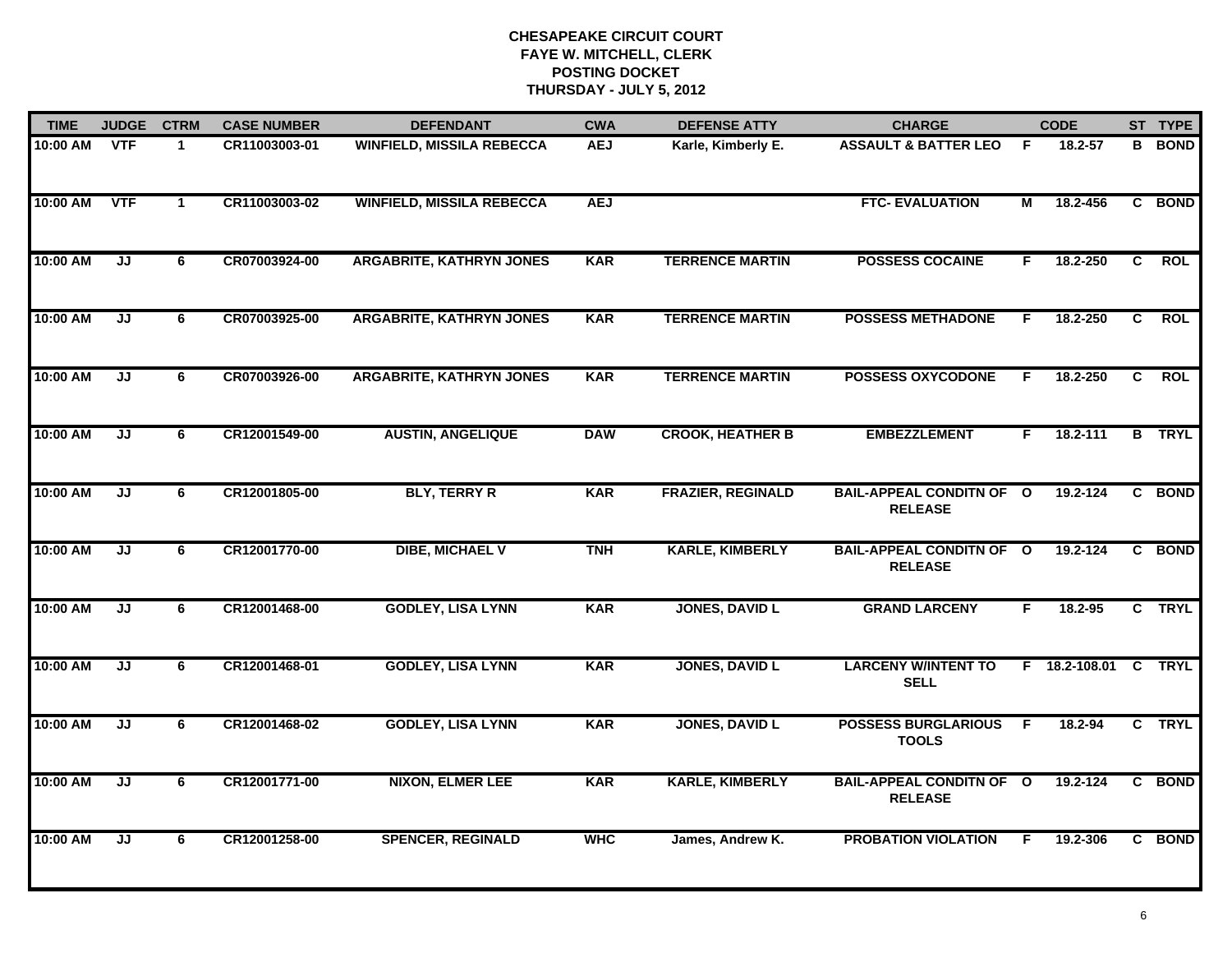| <b>TIME</b> | <b>JUDGE</b> | <b>CTRM</b> | <b>CASE NUMBER</b> | <b>DEFENDANT</b>               | <b>CWA</b> | <b>DEFENSE ATTY</b>   | <b>CHARGE</b>                                | <b>CODE</b>     |    | ST TYPE     |
|-------------|--------------|-------------|--------------------|--------------------------------|------------|-----------------------|----------------------------------------------|-----------------|----|-------------|
| 10:00 AM    | JJ           | 6.          | CR12001479-00      | <b>UNDERDOWN, RICHARD GLEN</b> | <b>KAR</b> | <b>JONES, DAVID L</b> | <b>UNAUTHORIZED USE OF</b><br><b>VEHICLE</b> | A.18.2-102<br>Е | в. | <b>TRYL</b> |
|             |              |             |                    |                                |            |                       |                                              |                 |    |             |
|             |              |             |                    |                                |            |                       |                                              |                 |    |             |